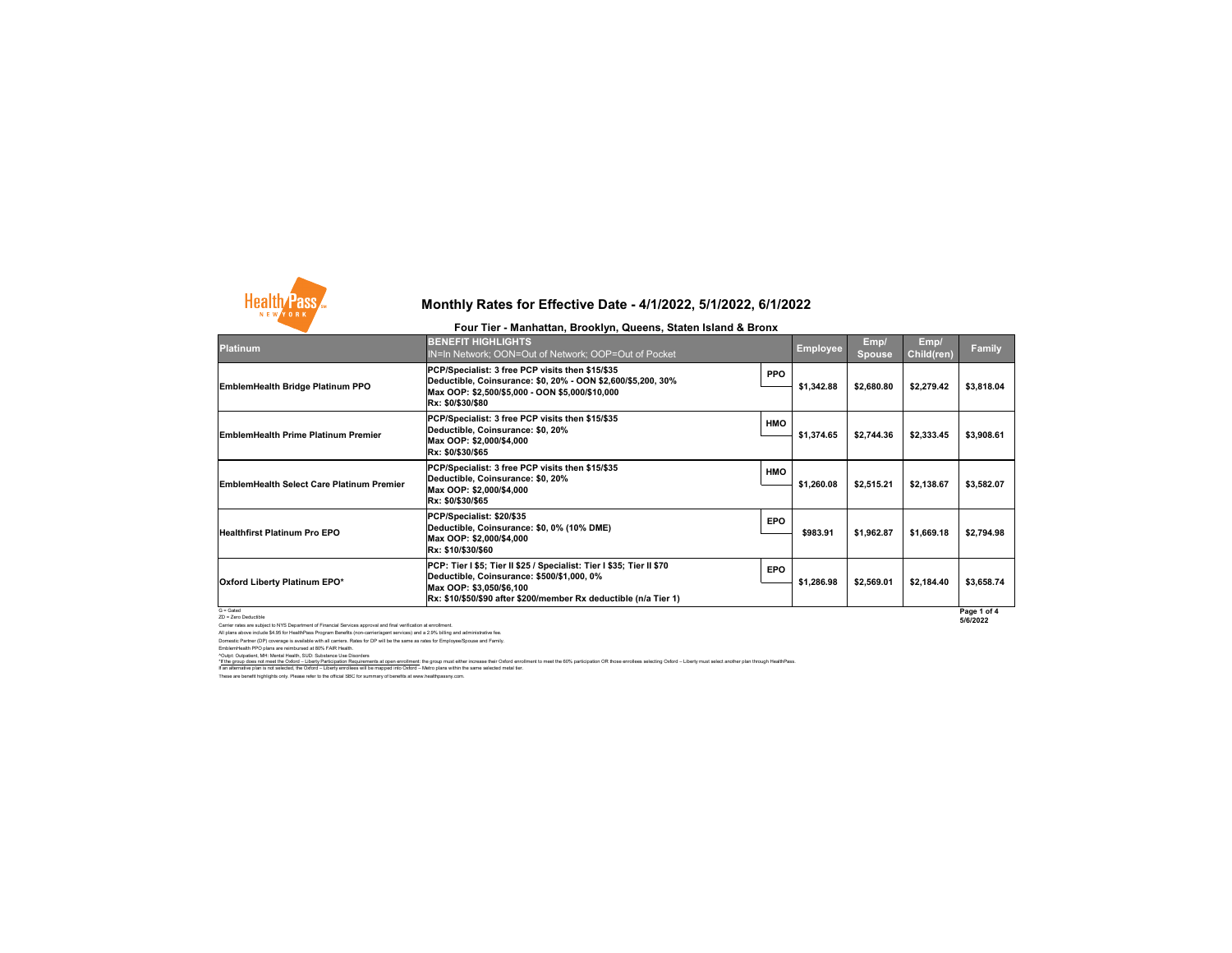G = Gated ZD = Zero Deductible

Carrier rates are subject to NYS Department of Financial Services approval and final verification at enrollment. All plans above include \$4.95 for HealthPass Program Benefits (non-carrier/agent services) and a 2.9% billing and administrative fee. Domestic Partner (DP) coverage is available with all carriers. Rates for DP will be the same as rates for Employee/Spouse and Family. EmblemHealth PPO plans are reimbursed at 80% FAIR Health.

^Outpt: Outpatient, MH: Mental Health, SUD: Substance Use Disorders

**5/6/2022**

# **Monthly Rates for Effective Date - 4/1/2022, 5/1/2022, 6/1/2022**

These are benefit highlights only. Please refer to the official SBC for summary of benefits at www.healthpassny.com. If an alternative plan is not selected, the Oxford – Liberty enrollees will be mapped into Oxford – Metro plans within the same selected metal tier.



| Gold                                         | <b>BENEFIT HIGHLIGHTS</b><br><b>IN=In Network; OON=Ou</b>                                                                                    |
|----------------------------------------------|----------------------------------------------------------------------------------------------------------------------------------------------|
| <b>EmblemHealth Bridge Gold PPO</b>          | <b>PCP/Specialist: 3 free PC</b><br><b>Deductible, Coinsurance</b><br>Max OOP: \$5,500/\$11,000<br>Rx: \$0/\$35/\$100                        |
| <b>EmblemHealth Prime Gold Premier</b>       | <b>PCP/Specialist: 3 free PC</b><br><b>Deductible, Coinsurance</b><br>Max OOP: \$6,000/\$12,000<br>Rx: \$0/\$40/\$80                         |
| <b>EmblemHealth Prime Gold Value</b>         | <b>PCP/Specialist: 3 free PC</b><br><b>Deductible, Coinsurance</b><br>Max OOP: \$7,000/\$14,000<br>Rx: \$0/\$40 after Deductib               |
| <b>EmblemHealth Bridge Gold Virtual</b>      | <b>PCP/Specialist: Virtual \$0</b><br><b>Deductible, Coinsurance</b><br><b>Max OOP: Virtual &amp; Offic</b><br>Rx: Virtual \$0/\$40/\$80, Of |
| <b>EmblemHealth Select Care Gold Premier</b> | <b>PCP/Specialist: 3 free PC</b><br><b>Deductible, Coinsurance</b><br>Max OOP: \$6,000/\$12,000<br>Rx: \$0/\$40/\$80                         |
| <b>EmblemHealth Select Care Gold Value</b>   | <b>PCP/Specialist: 3 free PC</b><br><b>Deductible, Coinsurance</b><br>Max OOP: \$7,000/\$14,000<br>Rx: \$0/\$40 after Deductib               |
| <b>EmblemHealth Millennium Gold Virtual</b>  | <b>PCP/Specialist: Virtual \$0</b><br><b>Deductible, Coinsurance</b><br><b>Max OOP: Virtual &amp; Offic</b><br>Rx: Virtual \$0/\$40/\$80, Of |
| <b>Healthfirst Gold Pro EPO</b>              | PCP/Specialist: \$25/\$40<br><b>Deductible, Coinsurance</b><br>Max OOP: \$5,275/\$10,550<br>Rx: \$10/\$50/\$85                               |
| <b>Healthfirst Gold 25/50/0 Pro EPO</b>      | PCP/Specialist: \$25/\$50<br><b>Deductible, Coinsurance</b><br>Max OOP: \$7,000/\$14,000<br>Rx: \$10/\$50/\$85                               |
| <b>Healthfirst Gold 1350 Pro EPO</b>         | PCP/Specialist: \$25/\$70<br><b>Deductible, Coinsurance</b><br>Max OOP: \$8,150/\$16,300<br>Rx: \$20/\$60/\$110                              |
| Oxford Metro Gold EPO 25/40 G                | PCP/Specialist: \$25/\$40<br><b>Deductible, Coinsurance</b><br>Max OOP: \$6,000/\$12,000<br>Rx: \$10/\$65/\$95 after \$15                    |
| <b>Oxford Metro Gold EPO 25/40</b>           | PCP/Specialist: \$25/\$40<br><b>Deductible, Coinsurance</b><br>Max OOP: \$6,000/\$12,000<br>Rx: \$10/\$65/\$95 after \$15                    |
| Oxford Liberty Gold EPO 30/60*               | PCP/Specialist: \$30/\$60<br><b>Deductible, Coinsurance</b><br>Max OOP: \$8,400/\$16,800<br>Rx: \$10/\$50/\$90 after \$20                    |
| Oxford Liberty Gold EPO 30/60 G*             | PCP/Specialist: \$30/\$60<br><b>Deductible, Coinsurance</b><br>Max OOP: \$6,400/\$12,800<br>Rx: \$10/\$50/\$90 after \$20                    |
| Oxford Liberty Gold EPO 25/50 ZD*            | PCP/Specialist: \$25/\$50<br><b>Deductible, Coinsurance</b><br>Max OOP: \$6,000/\$12,000<br>Rx: \$10/\$50/\$90 after \$20                    |
| Oxford Liberty Gold HSA 1500 Motion*         | <b>PCP/Specialist: Deductib</b><br><b>Deductible, Coinsurance</b><br>Max OOP: \$5,500/\$11,000<br>Dy: Doductible than \$10/                  |

| Four Tier - Manhattan, Brooklyn, Queens, Staten Island & Bronx                                                                                                                                                                                             |            |            |                |                    |             |
|------------------------------------------------------------------------------------------------------------------------------------------------------------------------------------------------------------------------------------------------------------|------------|------------|----------------|--------------------|-------------|
| <b>BENEFIT HIGHLIGHTS</b><br>IN=In Network; OON=Out of Network; OOP=Out of Pocket                                                                                                                                                                          |            | Employee   | Emp/<br>Spouse | Emp/<br>Child(ren) | Family      |
| PCP/Specialist: 3 free PCP visits then \$25/\$40<br>Deductible, Coinsurance: \$1,300/\$2,600, 30% - OON \$3,500/\$7,000, 40%<br>Max OOP: \$5,500/\$11,000 - OON \$7,500/\$15,000<br>Rx: \$0/\$35/\$100                                                     | <b>PPO</b> | \$1,086.79 | \$2,168.63     | \$1,844.07         | \$3,088.19  |
| PCP/Specialist: 3 free PCP visits then \$25/\$40<br>Deductible, Coinsurance: \$450/\$900, 30%<br>Max OOP: \$6,000/\$12,000<br>Rx: \$0/\$40/\$80                                                                                                            | <b>HMO</b> | \$1,113.18 | \$2,221.43     | \$1,888.95         | \$3,163.42  |
| PCP/Specialist: 3 free PCP visits then \$25/\$40<br>Deductible, Coinsurance: \$2,500/\$5,000, 30%<br>Max OOP: \$7,000/\$14,000<br>Rx: \$0/\$40 after Deductible/\$80 after Deductible                                                                      | <b>HMO</b> | \$1,024.50 | \$2,044.06     | \$1,738.19         | \$2,910.68  |
| PCP/Specialist: Virtual \$0/n/a, Office \$40/60<br>Deductible, Coinsurance: Virtual \$0/n/a, Office \$500/\$1,000,30%<br>Max OOP: Virtual & Office \$7,800/\$15,600<br>Rx: Virtual \$0/\$40/\$80, Office \$0/\$40 after Deductible/\$80 after Deductible   | <b>EPO</b> | \$1,033.85 | \$2,062.75     | \$1,754.09         | \$2,937.31  |
| PCP/Specialist: 3 free PCP visits then \$25/\$40<br>Deductible, Coinsurance: \$450/\$900, 30%<br>Max OOP: \$6,000/\$12,000<br>Rx: \$0/\$40/\$80                                                                                                            | <b>HMO</b> | \$1,026.73 | \$2,048.49     | \$1,741.96         | \$2,917.00  |
| PCP/Specialist: 3 free PCP visits then \$25/\$40<br>Deductible, Coinsurance: \$2,500/\$5,000, 30%<br>Max OOP: \$7,000/\$14,000<br>Rx: \$0/\$40 after Deductible/\$80 after Deductible                                                                      | <b>HMO</b> | \$970.22   | \$1,935.51     | \$1,645.93         | \$2,755.99  |
| PCP/Specialist: Virtual \$0/n/a, Office \$40/60<br>Deductible, Coinsurance: Virtual \$0/n/a, Office \$1,700/\$3,400,30%<br>Max OOP: Virtual & Office \$8,200/\$16,400<br>Rx: Virtual \$0/\$40/\$80, Office \$0/\$40 after Deductible/\$80 after Deductible | <b>EPO</b> | \$899.35   | \$1,793.74     | \$1,525.43         | \$2,553.99  |
| PCP/Specialist: \$25/\$40<br>Deductible, Coinsurance: \$0, 0% (15% DME)<br>Max OOP: \$5,275/\$10,550<br>Rx: \$10/\$50/\$85                                                                                                                                 | <b>EPO</b> | \$838.00   | \$1,671.05     | \$1,421.13         | \$2,379.13  |
| PCP/Specialist: \$25/\$50<br>Deductible, Coinsurance: \$0, 0% (15% DME)<br>Max OOP: \$7,000/\$14,000<br>Rx: \$10/\$50/\$85                                                                                                                                 | <b>EPO</b> | \$804.67   | \$1,604.39     | \$1,364.48         | \$2,284.14  |
| PCP/Specialist: \$25/\$70<br>Deductible, Coinsurance: \$1,350/\$2,700, 20%<br>Max OOP: \$8,150/\$16,300<br>Rx: \$20/\$60/\$110                                                                                                                             | <b>EPO</b> | \$786.18   | \$1,567.40     | \$1,333.04         | \$2,231.45  |
| PCP/Specialist: \$25/\$40<br>Deductible, Coinsurance: \$1,250/\$2,500, 20%<br>Max OOP: \$6,000/\$12,000<br>Rx: \$10/\$65/\$95 after \$150/member Rx deductible (n/a Tier 1)                                                                                | <b>EPO</b> | \$952.86   | \$1,900.78     | \$1,616.41         | \$2,706.51  |
| PCP/Specialist: \$25/\$40<br>Deductible, Coinsurance: \$1,250/\$2,500, 20%<br>Max OOP: \$6,000/\$12,000                                                                                                                                                    | <b>EPO</b> | \$986.99   | \$1,969.02     | \$1,674.41         | \$2,803.76  |
| PCP/Specialist: \$30/\$60<br>Deductible, Coinsurance: \$2,000/\$4,000, 30%<br>Max OOP: \$8,400/\$16,800<br>Rx: \$10/\$50/\$90 after \$200/member Rx deductible (n/a Tier 1)                                                                                | <b>EPO</b> | \$1,048.73 | \$2,092.50     | \$1,779.37         | \$2,979.72  |
| PCP/Specialist: \$30/\$60<br>Deductible, Coinsurance: \$1,250/\$2,500, 0%<br>Max OOP: \$6,400/\$12,800                                                                                                                                                     | <b>EPO</b> | \$1,088.37 | \$2,171.80     | \$1,846.77         | \$3,092.71  |
| PCP/Specialist: \$25/\$50<br>Deductible, Coinsurance: \$0, 0%<br>Max OOP: \$6,000/\$12,000                                                                                                                                                                 | <b>EPO</b> | \$1,188.90 | \$2,372.84     | \$2,017.66         | \$3,379.20  |
| PCP/Specialist: Deductible then 10% coins<br>Deductible, Coinsurance: \$1,500/\$3,000, 10%<br>Max OOP: \$5,500/\$11,000<br>Rx: Deductible then \$10/\$50/\$90                                                                                              | <b>EPO</b> | \$1,061.63 | \$2,118.31     | \$1,801.31         | \$3,016.49  |
|                                                                                                                                                                                                                                                            |            |            |                |                    | Page 2 of 4 |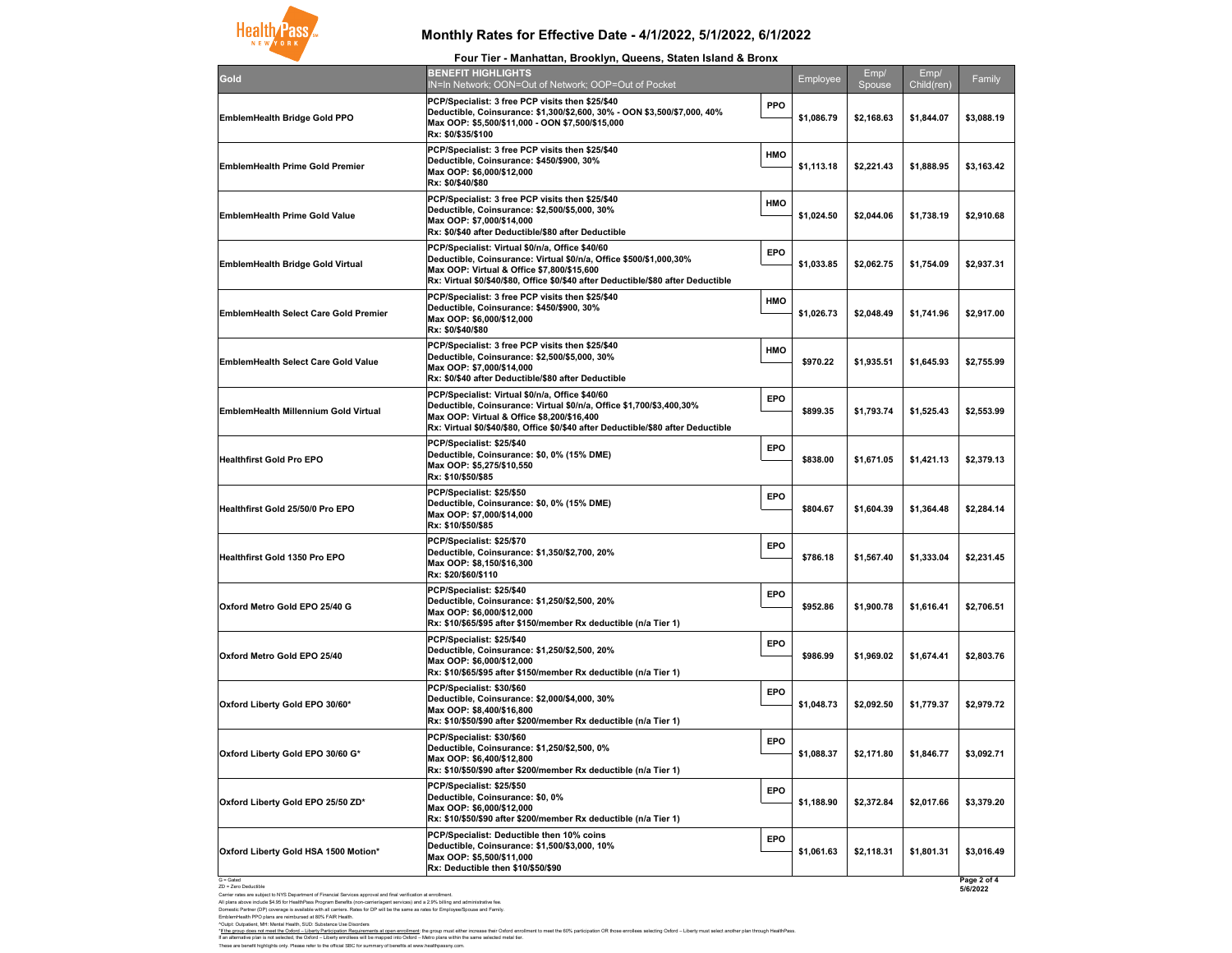G = Gated ZD = Zero Deductible

Carrier rates are subject to NYS Department of Financial Services approval and final verification at enrollment. All plans above include \$4.95 for HealthPass Program Benefits (non-carrier/agent services) and a 2.9% billing and administrative fee. Domestic Partner (DP) coverage is available with all carriers. Rates for DP will be the same as rates for Employee/Spouse and Family. EmblemHealth PPO plans are reimbursed at 80% FAIR Health.

These are benefit highlights only. Please refer to the official SBC for summary of benefits at www.healthpassny.com. ^Outpt: Outpatient, MH: Mental Health, SUD: Substance Use Disorders \*<u>If the group does not meet the Oxford – Liberty Participation Requirements at open enrollment</u>: the group must either increase their Oxford enrollment to meet the 60% participation OR those enrollees selecting Oxford – L If an alternative plan is not selected, the Oxford – Liberty enrollees will be mapped into Oxford – Metro plans within the same selected metal tier.



| <b>Silver</b>                                  | <b>BENEFIT HIGHLIGHTS</b><br><b>IN=In Network; OON=Ou</b>                                                                       |
|------------------------------------------------|---------------------------------------------------------------------------------------------------------------------------------|
| <b>EmblemHealth Prime Silver Premier</b>       | <b>PCP/Specialist: 3 free PC</b><br><b>Deductible, Coinsurance</b><br>Max OOP: \$8,000/\$16,000<br>Rx: \$0/\$40/\$80            |
| <b>EmblemHealth Select Care Silver Premier</b> | <b>PCP/Specialist: 3 free PC</b><br><b>Deductible, Coinsurance</b><br>Max OOP: \$8,000/\$16,000<br>Rx: \$0/\$40/\$80            |
| <b>EmblemHealth Select Care Silver Value</b>   | <b>PCP/Specialist: 3 free PC</b><br><b>Deductible, Coinsurance</b><br>Max OOP: \$7,000/\$14,000<br>Rx: \$0/\$0 after Deductible |
| <b>EmblemHealth Millennium Silver Value G</b>  | <b>PCP/Specialist: 3 free PC</b><br><b>Deductible, Coinsurance</b><br>Max OOP: \$7,000/\$14,000<br>Rx: \$0/\$0 after Deductible |
| <b>EmblemHealth Prime Silver HSA</b>           | <b>PCP/Specialist: Deductib</b><br><b>Deductible, Coinsurance</b><br>Max OOP: \$6,800/\$13,600<br>Rx: Deductible then \$15/     |
| <b>Healthfirst Silver Pro EPO</b>              | PCP/Specialist: \$35/\$70<br><b>Deductible, Coinsurance</b><br>Max OOP: \$8,150/\$16,300<br>Rx: \$20/\$60/\$110                 |
| Healthfirst Silver 40/75/4700 Pro EPO          | PCP/Specialist: \$40/\$75<br><b>Deductible, Coinsurance</b><br>Max OOP: \$7,900/\$15,800<br>Rx: \$20/\$60/\$110                 |
| Oxford Metro Silver EPO 30/80 G                | PCP/Specialist: \$30/\$80<br><b>Deductible, Coinsurance</b><br>Max OOP: \$8,700/\$17,400<br>Rx: \$10/\$65/\$95 after \$15       |
| Oxford Metro Silver EPO 50/100 ZD              | PCP/Specialist: \$50/\$100<br><b>Deductible, Coinsurance</b><br>Max OOP: \$8,700/\$17,400<br>Rx: \$10/\$65/\$95 after \$15      |
| Oxford Liberty Silver EPO 25/50 G*             | PCP/Specialist: \$25/\$50<br><b>Deductible, Coinsurance</b><br>Max OOP: \$8,700/\$17,400<br>Rx: \$10/\$50/\$90 after \$20       |
| Oxford Liberty Silver EPO 40/70*               | PCP/Specialist: \$40/\$70<br><b>Deductible, Coinsurance</b><br>Max OOP: \$8,700/\$17,400<br>Rx: \$10/\$50/\$90 after \$20       |
| Oxford Liberty Silver EPO 50/100 ZD*           | PCP/Specialist: \$50/\$100<br><b>Deductible, Coinsurance</b><br>Max OOP: \$8,700/\$17,400<br>Rx: \$10/\$65/\$95 after \$15      |
| Oxford Liberty Silver HSA 4000 Motion*         | <b>PCP/Specialist: Deductib</b><br><b>Deductible, Coinsurance</b><br>Max OOP: \$7,050/\$14,100<br>Dy: Daduatible than $R40/$    |

| TUUT TIGI - MANNAUAN, DIUUNIYII, QUGGNU, ULALGN ISIANU Q DIUNA                                                                                                                      |            |                 |                |                           |                         |
|-------------------------------------------------------------------------------------------------------------------------------------------------------------------------------------|------------|-----------------|----------------|---------------------------|-------------------------|
| <b>BENEFIT HIGHLIGHTS</b><br>IN=In Network; OON=Out of Network; OOP=Out of Pocket                                                                                                   |            | <b>Employee</b> | Emp/<br>Spouse | Emp/<br><b>Child(ren)</b> | <b>Family</b>           |
| PCP/Specialist: 3 free PCP visits then \$35/\$65<br>Deductible, Coinsurance: \$3,800/\$7,600, 40%<br>Max OOP: \$8,000/\$16,000<br>Rx: \$0/\$40/\$80                                 | <b>HMO</b> | \$953.86        | \$1,902.78     | \$1,618.10                | \$2,709.36              |
| PCP/Specialist: 3 free PCP visits then \$35/\$65<br>Deductible, Coinsurance: \$3,800/\$7,600, 40%<br>Max OOP: \$8,000/\$16,000<br>Rx: \$0/\$40/\$80                                 | <b>HMO</b> | \$879.66        | \$1,754.37     | \$1,491.96                | \$2,497.88              |
| PCP/Specialist: 3 free PCP visits then \$10/\$55<br>Deductible, Coinsurance: \$7,000/\$14,000, 0%<br>Max OOP: \$7,000/\$14,000<br>Rx: \$0/\$0 after Deductible/\$0 after Deductible | <b>HMO</b> | \$850.78        | \$1,696.62     | \$1,442.86                | \$2,415.58              |
| PCP/Specialist: 3 free PCP visits then \$10/\$55<br>Deductible, Coinsurance: \$7,000/\$14,000, 0%<br>Max OOP: \$7,000/\$14,000<br>Rx: \$0/\$0 after Deductible/\$0 after Deductible | <b>HMO</b> | \$802.06        | \$1,599.17     | \$1,360.04                | \$2,276.70              |
| PCP/Specialist: Deductible then \$30/\$50 copay<br>Deductible, Coinsurance: \$3,000/\$6,000, 40%<br>Max OOP: \$6,800/\$13,600<br>Rx: Deductible then \$15/\$45/\$80                 | <b>HMO</b> | \$901.22        | \$1,797.49     | \$1,528.60                | \$2,559.32              |
| PCP/Specialist: \$35/\$70<br>Deductible, Coinsurance: \$4,300/\$8,600, 40%<br>Max OOP: \$8,150/\$16,300<br>Rx: \$20/\$60/\$110                                                      | <b>EPO</b> | \$720.74        | \$1,436.54     | \$1,221.79                | \$2,044.96              |
| PCP/Specialist: \$40/\$75<br>Deductible, Coinsurance: \$4,700/\$9,400, 45%<br>Max OOP: \$7,900/\$15,800<br>Rx: \$20/\$60/\$110                                                      | <b>EPO</b> | \$701.43        | \$1,397.91     | \$1,188.97                | \$1,989.91              |
| PCP/Specialist: \$30/\$80<br>Deductible, Coinsurance: \$3,500/\$7,000, 30%<br>Max OOP: \$8,700/\$17,400                                                                             | <b>EPO</b> | \$792.82        | \$1,580.70     | \$1,344.34                | \$2,250.39              |
| PCP/Specialist: \$50/\$100<br>Deductible, Coinsurance: \$0, 0%<br>Max OOP: \$8,700/\$17,400                                                                                         | <b>EPO</b> | \$921.48        | \$1,838.01     | \$1,563.05                | \$2,617.07              |
| PCP/Specialist: \$25/\$50<br>Deductible, Coinsurance: \$4,500/\$9,000, 50%<br>Max OOP: \$8,700/\$17,400                                                                             | <b>EPO</b> | \$897.83        | \$1,790.72     | \$1,522.85                | \$2,549.67              |
| PCP/Specialist: \$40/\$70<br>Deductible, Coinsurance: \$3,000/\$6,000, 35%<br>Max OOP: \$8,700/\$17,400                                                                             | <b>EPO</b> | \$934.34        | \$1,863.74     | \$1,584.92                | \$2,653.72              |
| PCP/Specialist: \$50/\$100<br>Deductible, Coinsurance: \$0, 0%<br>Max OOP: \$8,700/\$17,400                                                                                         | <b>EPO</b> | \$1,041.55      | \$2,078.16     | \$1,767.17                | \$2,959.27              |
| PCP/Specialist: Deductible then 20% coins<br>Deductible, Coinsurance: \$4,000/\$8,000, 20%<br>Max OOP: \$7,050/\$14,100<br>Rx: Deductible then \$10/\$50/\$90                       | <b>EPO</b> | \$878.06        | \$1,751.16     | \$1,489.23                | \$2,493.31              |
|                                                                                                                                                                                     |            |                 |                |                           | Page 3 of 4<br>5/6/2022 |

## **Monthly Rates for Effective Date - 4/1/2022, 5/1/2022, 6/1/2022**

#### **Four Tier - Manhattan, Brooklyn, Queens, Staten Island & Bronx**